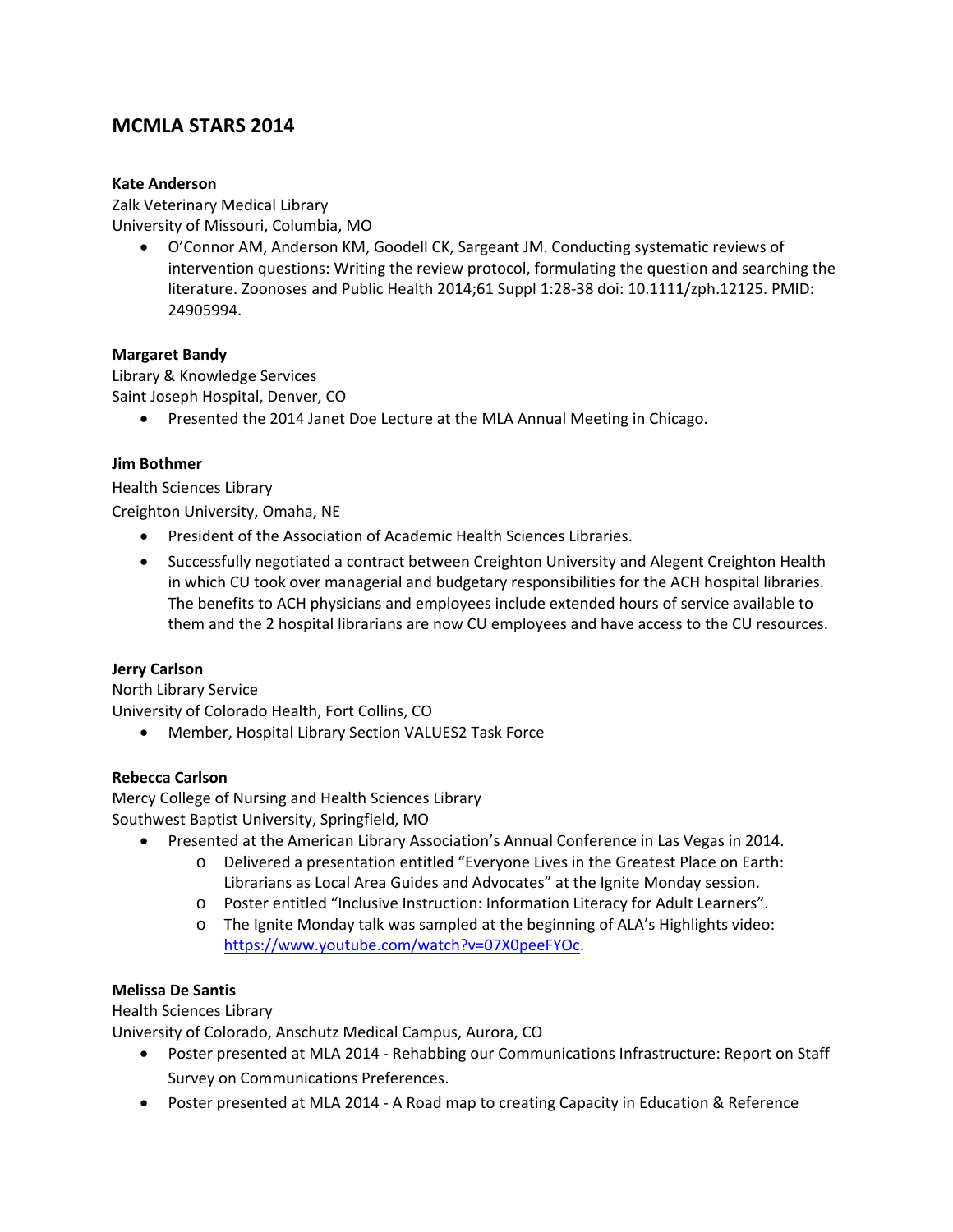- Taught a CE class at the Midwest Chapter meeting in Oct 2013 ‐ Emerging Technologies for Librarians
- Elected to MLA Board of Directors. Took office May 2014.

# **Judy Feintuch**

Medical Library

Boone Hospital Center, Columbia, MO

- Created and taught course Navigation of Evidence-Based Databases.
- Achieved "Accreditation with Commendation" for Boone Hospital Center's CME program following a rigorous Re‐accreditation review.

# **Lynne Fox**

Health Sciences Library University of Colorado Anschutz Medical Campus, Aurora, CO

- Publication: Williams Leslie A., Fox Lynne M., Roeder Christophe, and Hunter Lawrence. Negotiating a Text Mining License for Faculty Researchers. ITAL: Information Technology and
- Libraries, Vol 33, No 3 (2014). http://ejournals.bc.edu/ojs/index.php/ital/index ● Tutor: Supporting Clinical Care: An Institute in Evidence-based Practice for Medical Librarians, University of Colorado Anschutz Medical Campus Health Sciences Library, Aurora CO, July 24‐27, 2014. http://hslibraryguides.ucdenver.edu/ebpml

# **Cam Gentry**

Via Christi Library Via Christi Hospitals, Wichita, KS

- Teach a class, "Publications Workshop", along with a research scientist and a teaching physician, to first year Family Practice residents once a year. The aim of the class is to teach the residents how to formulate a clinical research question, then to research the literature for answers and finally to produce an article to be submitted for publication. This year, one of the groups I worked closely with got their article published and I was included as co-author! Kansas Journal of Medicine Volume 7, Issue 3, 2014, 114‐117 Clinical Inquiry‐‐‐Steroid Use in Prevention of Recurrent Migraine. Zita Magloire, M.D., Sylvester Domme, M.D., Paul Cleland, M.D., Heather Myers Cooper, D.O., Jennifer Esau, D.O., Camilla Gentry, M.L.S., Ryan Lasota, M.D., Samuel Todd Stephens, M.D., Nicholas Tomsen, M.D.
- A very pleasant story---A pediatrician had emailed me from Eastern Europe while she was on vacation. She asked me to do some research on her topic for a presentation and then send her some articles so she could work on this while on vacation. I did and she sent me an email thanking me for my help and said she would see me when she returned. She came by the Library a couple of weeks later and said she wanted to thank me for my help. She then produced a shopping bag from Antoine & Lili‐ Paris. She told me she and her sister had gone shopping there and gotten me a scarf—FROM PARIS!! I was so touched. I still have the wonderful shopping bag sitting on a shelf at work and I'm cheered up every time I see it. She is a very good-hearted soul.
- Most important of all, the Library is still open. It is now a one person library, me, BUT still open. I keep striving to help improve healthcare by sharing quality information and research with other healthcare providers. What a great job to have some days!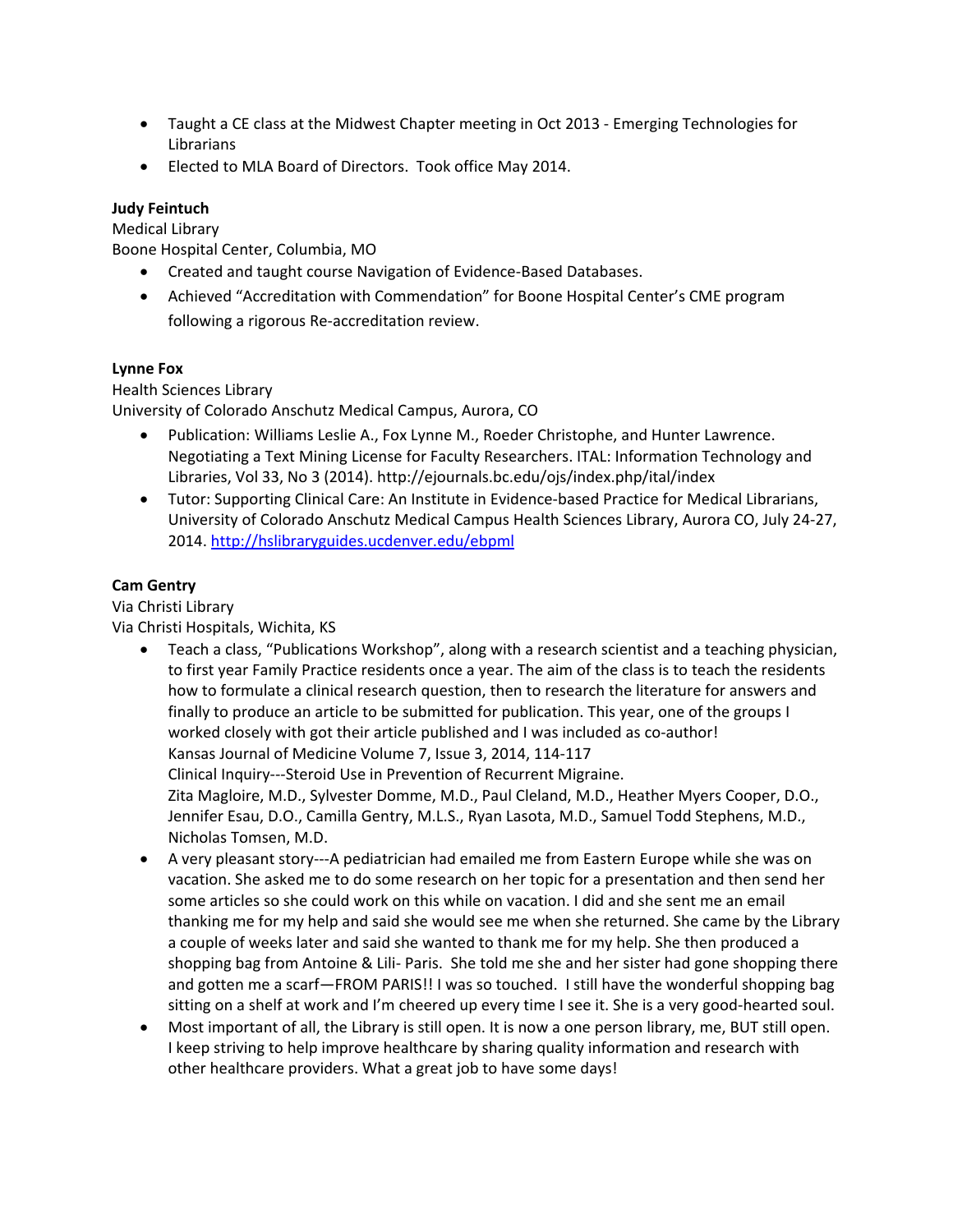#### **Rebecca Graves**

J. Otto Lottes Health Sciences Library University of Missouri, Columbia, MO

- Co-authored two chapters with Shelly R. McDavid: "Introduction to Learning Theories" and "Introduction to Instructional Techniques"
- The chapters will appear in the book Curriculum-Based Library Instruction: from cultivating faculty relationships to assessment edited by Amy Blevins & Megan Imman which is due to be released this October.

#### **Jackie Hittner**

Charles R. Baker Memorial Library American Association of Orthodontists, St. Louis, MO

- Moved the Charles R. Baker into its new space at the renovated AAO building.
- Guest lecturer for the University of Missouri, Columbia graduate level Special Libraries class.
- While not finished, made significant progress on organizing St. Vincent DePaul Catholic Church's parish library. Biggest accomplishment: weeding over 500 books from their collection.

#### **Pat Hamilton**

National American University, Rapid City, SD

- Successful implementation of a PREP program for Admissions staff to use to promote library resources & tutorials to early enrollees to help them be better prepared for their upcoming classes. This will help with our overall goal of higher show rates, increased engagement with NAU staff, better prepared students, and greater academic success by students.
- Co-presented a poster at the Distance Library Services Conference. The title was: The 'It Takes a Village' Approach to Website Design: How to Build a Beautiful Website When You Don't Know How to Build a Beautiful Website.
- Developed a PREP Toolbox for our Admissions staff to use to work with incoming students to make them better PREPared for classes by linking them to specific library tutorials and resources based on their needs and # of weeks until classes start.

#### **Claire Hamasu**

Eccles Health Sciences Library

University of Utah, Salt Lake City, UT

- "Leading the Way with Lean" Paper presentation MLA 2014
- "Lean Out: The Rounding Librarian" Paper presentation Quint Essential 2014
- NN/LM Community College Task Force co-chair
- Successful application to the University of Utah Physician Leader/Health Sciences Leader: Lean Education Program. 2013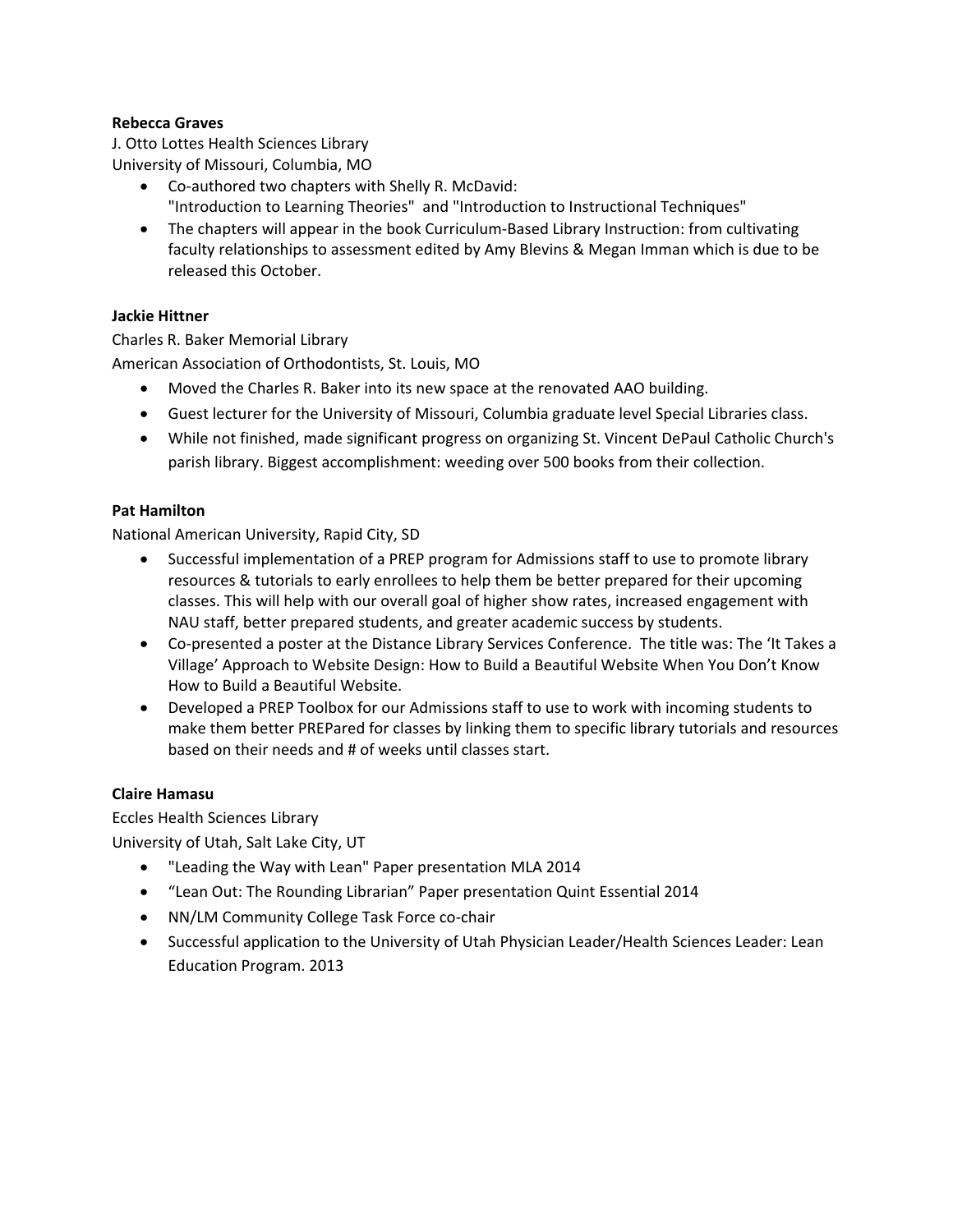#### **Holly Hubenschmidt**

Webster University Library Webster University, St. Louis, MO

> • In 2013 I was a fellow in a new faculty/staff program offered by my university, the Global Leadership Academy (GLA). This year I have been made co-director of the GLA in addition to my library responsibilities. I'm learning so much!

#### **Barb Jones**

J. Otto Lottes Health Sciences Library University of Missouri, Columbia, MO

- Business Communications: Library Style taught at NAHSL 2013 and Michigan Health Sciences Library Conference 2013
- Poster presentation at Missouri Center for Patient Safety Conference 2013
- Poster presentation at MLA with John Bramble and Dana Abbey 2013

# **Tim Kenny**

George J. Farha Medical Library KU School of Medicine‐Wichita, Wichita, KS

- Co-authored a published systematic review on librarian provided services with team from NLM.
- Effects of librarian‐provided services in healthcare settings: a systematic review J Am Med Inform Assoc. 2014 May 28. pii: amiajnl‐2014‐002825. doi: 10.1136/amiajnl‐2014‐ 002825. [Epub ahead of print] PMID: 24872341
- Will also be presenting findings at the QuintEssential meeting during a poster session

# **Lenora Kinzie**

Stauffer Health Sciences Library Stormont‐Vail HealthCare, Topeka, KS

- Nominated and chosen to become Honorary Member of Sigma Theta Tau International (STTI), the Honor Society of Nursing, 2014. Will be inducted at their International Meeting in Las Vegas, 2015.
- Received Award for Excellence in Friend of Nursing from the local Sigma Theta Tau International Nursing Society ‐ Eta Kappa Chapter‐at‐Large, May 2014.
- Worked with four nurses to prepare and submit a grant to the National Council of State Boards of Nursing ‐ Does Systems Thinking Improve the Perception of Safety Culture and Patient Safety. A Medication Administration Education Intervention. We were awarded \$170,000 grant.

#### **Betsy Mueth**

Nursing Library

Missouri Baptist Medical Center, St. Louis, MO

- MCMLA Advocacy Committee Chair
- MCMLA Virtual Meeting Committee
- MCMLA Ad-Hoc Archives Committee
- MoBap Junior Volunteer Orientation Coordinator
- MoBap Adventures in Healthcare Camp Coordinator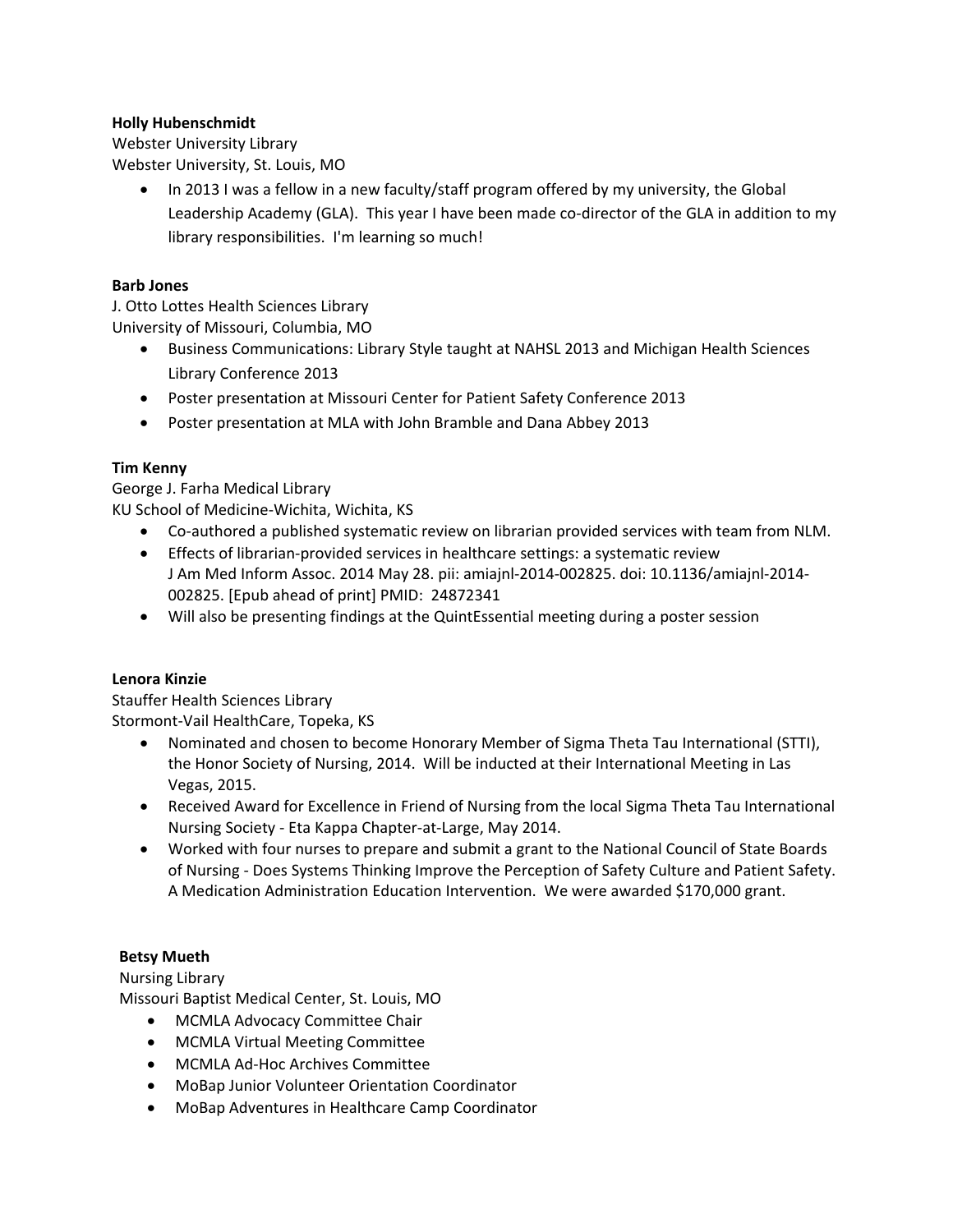- MoBap Heart Walk Team Captain
- Instructor, Evidence Based Practice Program
- MoBap Research Council, Management Council, Informatics Council
- Chapter: "Family Influences" in Meiner: Gerontologic Nursing, 5th edition, Elsevier (due out 10/14)

#### **Brenda Pfannenstiel**

Health Sciences Library & Kreamer Resource Center for Families Children's Mercy Hospitals & Clinics, Kansas City, MO

- Pfannenstiel, Brenda. "A role for comics in patient education." MLA News 2014 May;54(5):9.
- Pfannenstiel BR, Swaggart K, Stein BL, Wall AN. "Hospital Team Experience." (poster) MCMLA meeting, Salt Lake City UT, Sept. 16, 2013.
- MCMLA Executive Committee, Immediate Past Chair 2013‐2014.
- MLA HLS VALUES2 "Library as Place" Subcommittee Chair 2013‐2015
- MLA 2014 Research Section poster/paper submissions reviewer

#### **J.J. Pionke**

University Libraries

Wichita State University, Wichita, KS

- Ran the most successful medical database trial for the College of Health Professions in the history of the University Libraries which garnered more than 60 responses from faculty and students via email and a survey and resulted in the purchase of two clinical databases.
- Became a member of an international systematic review team for nursing.
- Became a member of a scoping review team for pharmacology.
- Teamed up with the Health Professions Educational Technologist for a series of brown bags on technology as well as "you ask it" sessions.
- Taught 70 library instruction sessions for an impact to 1400 students across all 4 of my disciplines (Engineering, Health, Math, Science).
- Developed a close partnership with physician assistant, nursing, and physical therapy departments leading to embedding in many Blackboard course shells as well as giving information literacy sessions in the orientation sessions for incoming students.

# **Darell Schmick**

J. Otto Lottes Health Sciences Library University of Missouri, Columbia, MO

- Presented at Missouri Library Association with Barb Jones—Librarian's Role In Creating Healthy **Communities**
- Findings from research with Dinara Sarapova and Caryn Scoville presented at Health Sciences Research Day 2013: First‐Year Medical Students' Preferences For Online Information Resources When Presented With A Clinical Scenario.
- Facilitated the Health Sciences Library's role in Health Sciences Research Day 11/14/2013
- Sat on a branch panel for GRAs explaining life in the day of an HS Librarian Fall 2013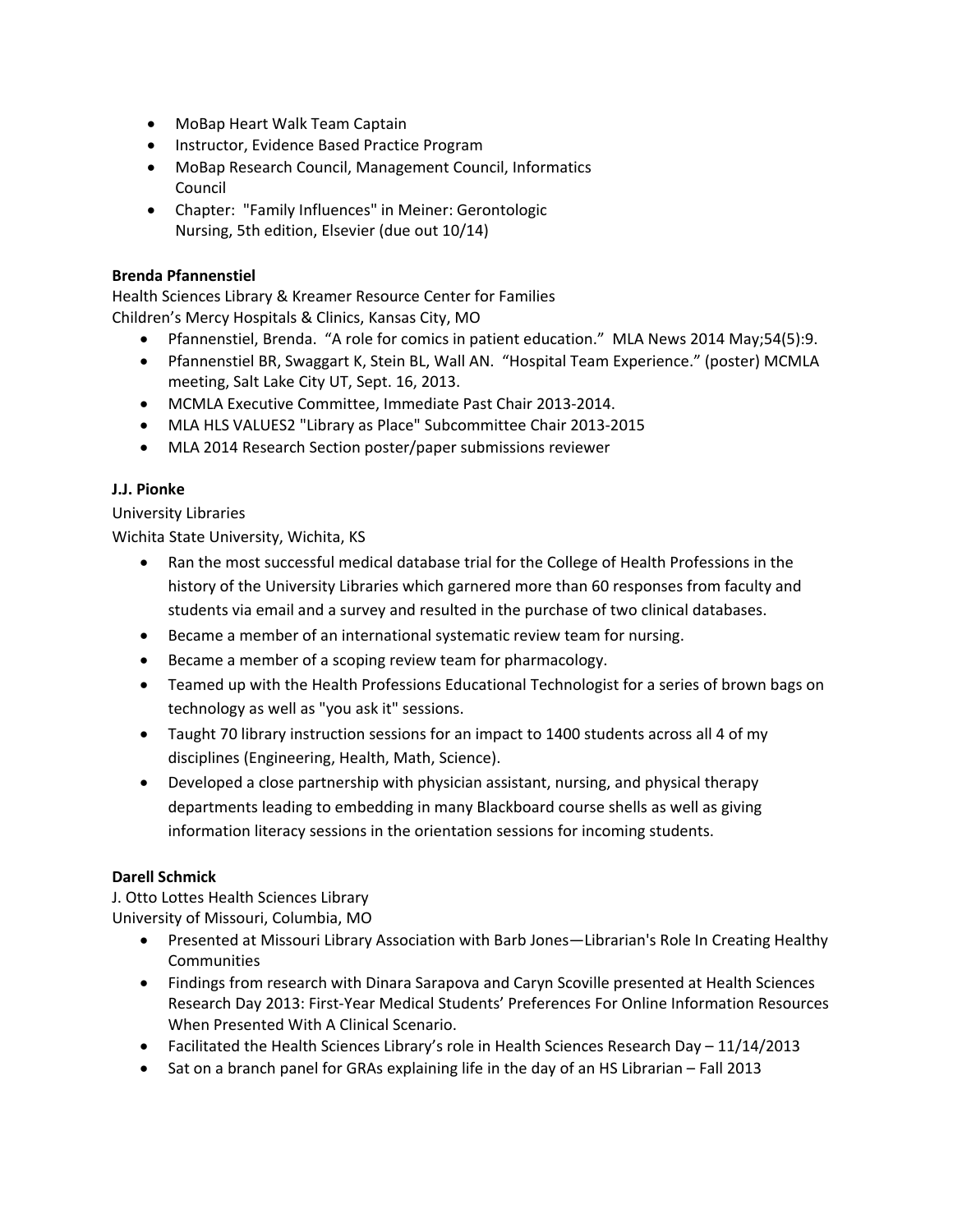- Taught workshops w/Rebecca Graves and served as teaching assistants in Louise Miller's NURSE 4930: Evidence-Based Nursing Practice class (Spring 2014)
- Became the Newsletter Editor for CAPHIS Connections January 2014
- Member of the 2014 Sharing Days Steering Committee. Also served as a judge for the event.
- Coordinated National Libraries Week activities for HSL 2014
- Promoted to Librarian II

#### **Jean Shipman**

Eccles Health Sciences Library University of Utah, Salt Lake City, UT

- Publications
	- o Jarvis, Christy, Joan M. Gregory and Jean P. Shipman. "Books to bytes at the speed of light: A rapid health sciences collection transformation." Collection Management. Vol. 39(2‐3), June 2014: 60‐76. DOI:10.1080/01462679.2014.910150
	- o Tallie Casucci, Jean P. Shipman, John T. Langell and Roger Altizer. "Beyond Borders: Partnering with Medical Therapeutic Devices & Apps Innovations." Poster presented at the Business & Finance Division Poster Session, Special Library Association 2014 Annual Conference & INFO‐EXPO, June, 10, 2014, Vancouver, BC, Canada.
	- o Tallie Casucci, Jean P. Shipman, John T. Langell and Roger Altizer. "Beyond Borders: Partnering with Medical Therapeutic Devices & Apps Innovations." Poster presented at the All Sciences Poster Session, Special Library Association 2014 Annual Conference & INFO‐EXPO, June, 9, 2014, Vancouver, BC, Canada.
	- o Tallie Casucci, Jean P. Shipman, John T. Langell and Roger Altizer. "Beyond Borders: Partnering with Medical Therapeutic Devices & Apps Innovations," Poster presented at the Joint Poster Session, Special Library Association 2014 Annual Conference & INFO‐ EXPO, June, 8, 2014, Vancouver, BC, Canada.
	- o Jean P. Shipman, Tallie Casucci, John T. Langell and Roger Altizer. "Information Future: Partnering with Medical Therapeutic Devices & Apps Innovations." Poster presented at the 2014 Annual Meeting of the Medical Library Association, May 19, 2014, Chicago, IL.
	- o Jean P. Shipman and Erica Lake. Chapter 6, Prized Assets: Staff. In: The Medical Library Association Guide to Providing Consumer and Patient Health Information. New York, NY: Rowman & Littlefield Publishing Group, 2014. pp. 77‐95.
	- o Jacob Reed, Sarah LeMire, Abby Adamczyk, Tallie Casucci, Peter L. Kraus, Jeanne Le Ber, Dave Morrison, Alfred Mowdood, Erin Wimmer and Jean Shipman. "Innovation, Imagination and Librarians." Poster presented at the 2014 Utah Library Association Annual Meeting, May 1‐2, 2014, Sandy, UT.
	- o Peter S. Jones and Jean P. Shipman. "A New Role in CTSA Support: A Research Concierge." Poster presented at the 2013 Annual Meeting of the Midcontinental Chapter/MLA, September 16, 2013, Salt Lake City, UT.
	- o Abby Adamczyk, Amy Honisett, Peter S. Jones, Jeanne M. Le Ber, Jean P. Shipman and Jessica Van Der Volgen. "Unbound Communication: Partnering to Spread the Word." Poster presented at the 2013 Annual Meeting of the Midcontinental Chapter/MLA, September 16, 2013, Salt Lake City, UT.
	- o Abby Adamczyk, Peter S. Jones, Jeanne M. Le Ber, Mary McFarland and Jean P. Shipman. "Defining Roles for Information Providers in a Boundless Environment." Poster presented at the 2013 Annual Meeting of the Midcontinental Chapter/MLA, September 16, 2013, Salt Lake City, UT.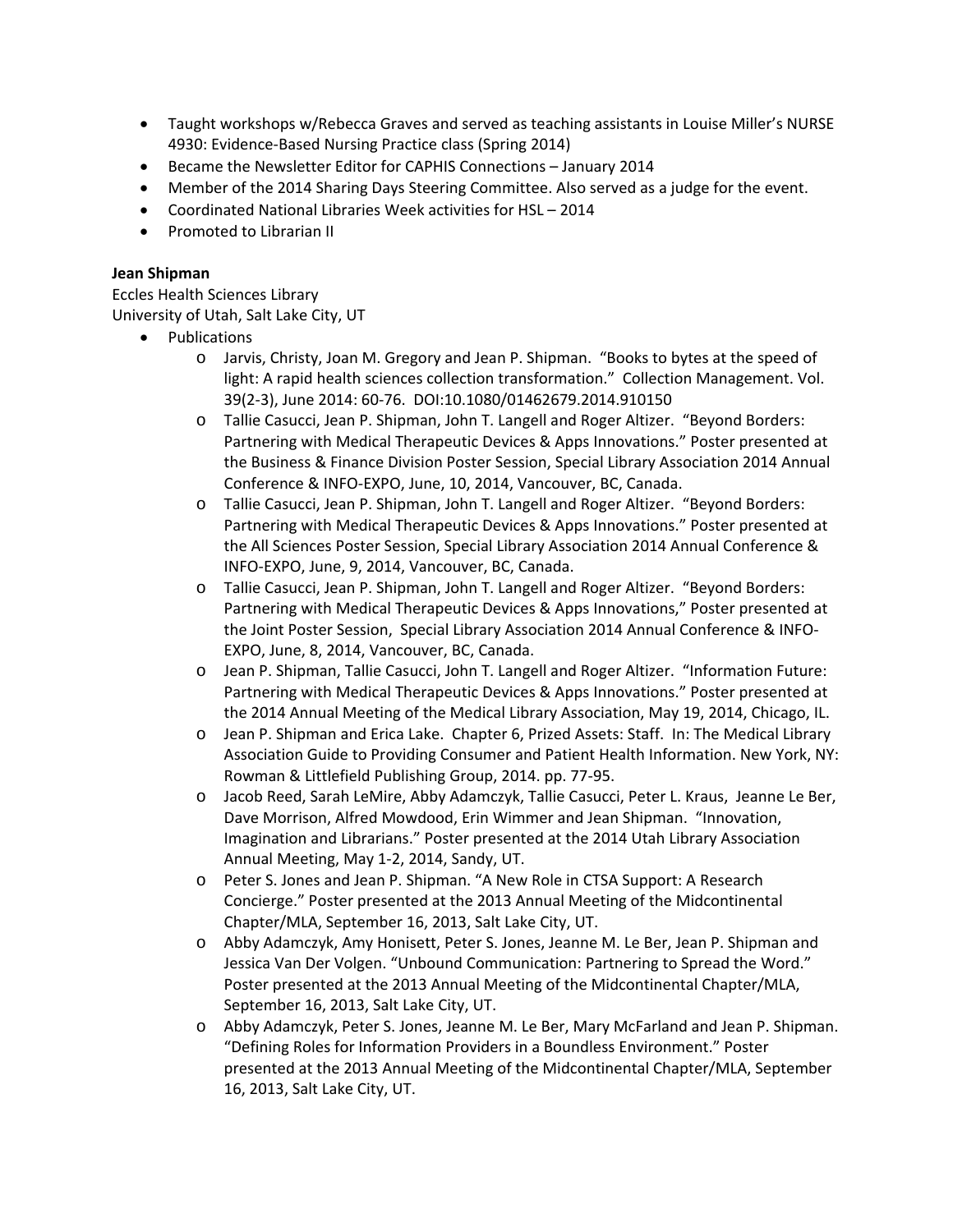- o Joan M. Gregory, Christy Jarvis, Jeanne M. Le Ber, Nancy T. Lombardo, Jean P. Shipman and Joan Stoddart. "Discovery within a Library ‐ Creating Experiences that Welcome and Invite a Health Sciences Community." Poster presented at the 2013 Annual Meeting of the Midcontinental Chapter/MLA, September 16, 2013, Salt Lake City, UT.
- o Christy Jarvis, Jean P. Shipman, Joan M. Gregory, Amy Birks and Camille Salmond. "No Subscription? No Problem!: A Trial Implementation of Copyright Clearance Center's Get It Now Service." Poster presented at the 2013 Annual Meeting of the Midcontinental Chapter/MLA, September 16, 2013, Salt Lake City, UT.
- o Shipman, Jean P., Joan M. Stoddart and Wayne J. Peay. "Building projects in health sciences libraries: Spaces that support redefined roles of academic health sciences librarians." Journal of the Medical Library Association. Vol. 101(3), July 2013: 179‐184.
- Presentations
	- o "Luncheon Roundtable Discussions. Innovative Use of Library Space Roundtable discussion leader. 36th Annual Meeting Society for Scholarly Publishing, May 31, 2014, Boston, MA.
	- o "3D: Chat with a Librarian." Roundtable discussion table leader, 36th Annual Meeting Society for Scholarly Publishing, May 30, 2014, Boston, MA.
	- o Jean P. Shipman, Gerard Perry and Peter Bolek. 2014 Stat!Ref Lecture : Gathering the Evidence to Build Our Future Spaces. "Changing Roles: Changing Facilities." Invited panel presentation for the 2014 Annual Meeting of the Medical Library Association, May 18, 2014, Chicago, IL.
	- o Jean P. Shipman. "New Librarian Roles and Opportunities: A U.S. Perspective." Invited presentation for the USACO Corporation, April 16, 2014, Osaka, Japan.
	- o Jean P. Shipman. "New Librarian Roles and Opportunities: A U.S. Perspective." Invited presentation for the USACO Corporation, April 15, 2014, Toyko, Japan.
	- o Patrick D. Loftus, Craig T. Elder, Matthew W. Sorensen, Jean Shipman, Troy D'Ambrosio, Tomasz Petelenz, Robert Hitchcock and John Langell. "Creating a Benchmark Medical Technology Entrepreneurship Competition: The University of Utah Bench‐to‐Bedside Medical Device Design Competition." Presented at the 18th Annual Meeting of the National Collegiate Inventors and Innovators Alliance (NCIIA), March 22, 2014, San Jose, CA.
	- o Jean P. Shipman, Deborah Ward, Marie Reidelback, Michlene Mankin Kirk Davis and Margaret Bandy. "Library Facilities in Transition." Breezing Along with the RML, November 20, 2013.
	- o Peter S. Jones, Jean P. Shipman. "Unbinding Traditional Librarian Roles: A Research and Innovation Concierge." Presented at the 2013 Annual Meeting of the Midcontinental Chapter/MLA, September 16, 2013, Salt Lake City, UT.
	- o Jeanne M. Le Ber, Jean P. Shipman, Joan M. Gregory, Alice Weber, Darby Fanning, Peter Kraus, Sarah LeMire, April Love, Alfred Mowdood, David Morrison, Jacob Reed, Catherine Soehner and Ross McPhail. "From Bench to Bedside ‐ Building Interprofessional Innovations." Presented at the 2013 Annual Meeting of the Midcontinental Chapter/MLA, September 16, 2013, Salt Lake City, UT.
	- o Erica Lake, Jessica Van Der Volgen, Jean P. Shipman, Darrin Doman, Alisha Richins and Madeline Araya. "Bringing Lean to Life in a Library." Presented at the 2013 Annual Meeting of the Midcontinental Chapter/MLA, September 16, 2013, Salt Lake City, UT.